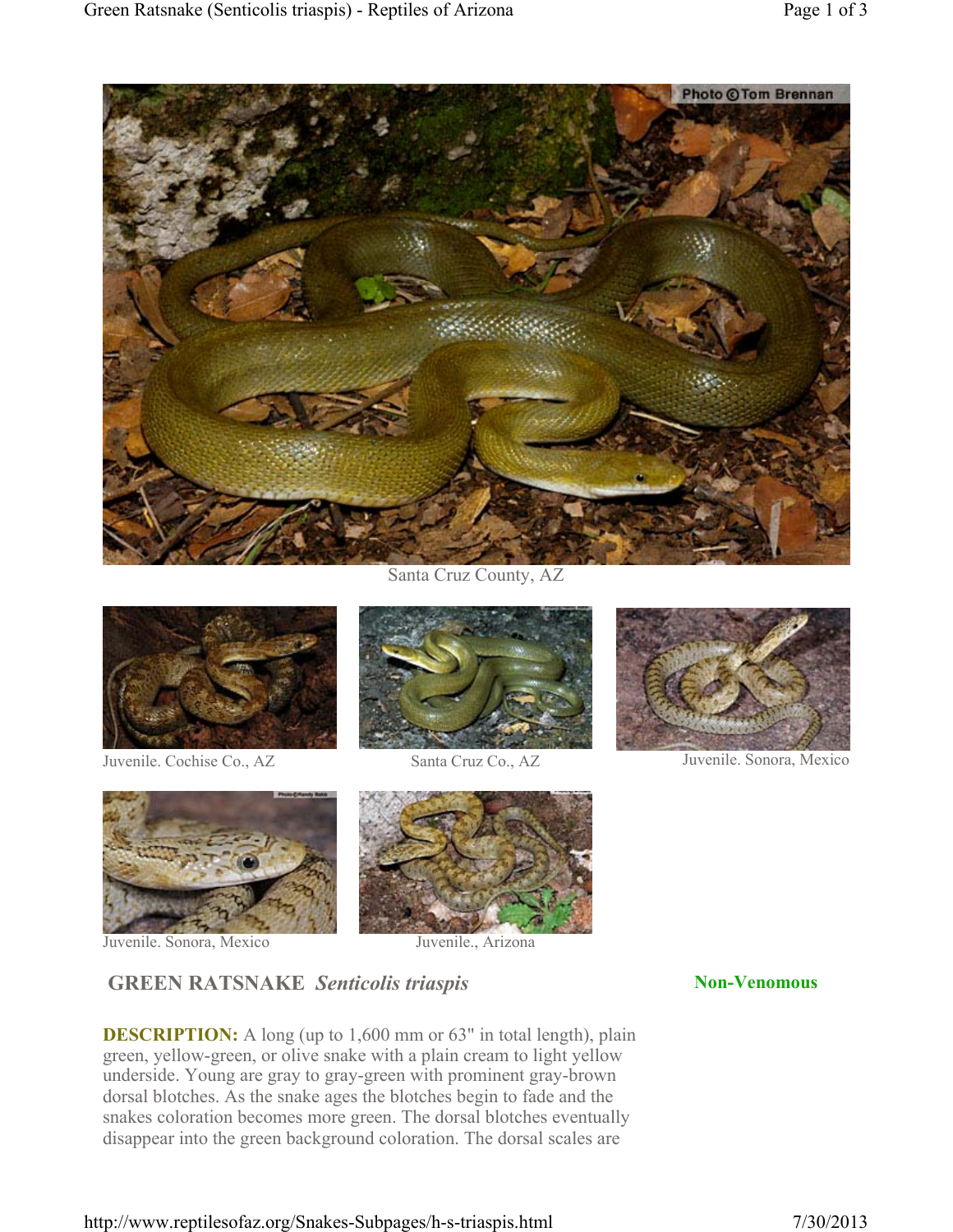mildly keeled. The head is relatively long and narrow and is clearly distinct from the thin neck. The pupils are round. Females usually grow to a longer length than males.

**DISTRIBUTION:** This snake is found in the Baboquivari, Pajarito, Atascosa, Santa Rita, Empire, Patagonia, Chiricahua, Swisshelm, Pedregosa, and Peloncillo mountains of southeastern Arizona. In our state it occurs at elevations ranging from about 3,600' to exposed, south-facing slopes at about 8,000'.

**HABITAT:** The Green Ratsnake is primarily an inhabitant of Madrean Evergreen Woodland and the upper reaches of adjoining Semidesert Grassland communities. It is often encountered on relatively exposed, steep, rocky slopes and along drainages at the bases of such slopes.

**BEHAVIOR:** Primarily diurnal and crepuscular. It may spend some time foraging in the branches of trees and bushes but it spends the majority of its time on the ground. It shelters under large rocks, boulders, rock piles, and outcroppings. In Arizona it hibernates during the cold months of late fall and winter. When encountered this snake often remains motionless, presumably to avoid detection.

**DIET:** This is a relatively powerful constrictor that eats small mammals, lizards, birds, and bats.

**REPRODUCTION:** Mating takes place in spring and a clutch off up to 9 eggs is laid in late spring or early summer.

*By Thomas C. Brennan*

Bartlett. 2000. *Snakes of North America: Western Region.* Gulf Publishing Co. Houston, TX

Brennan, T. C., and A. T. Holycross. 2006. *A Field Guide to Amphibians and Reptiles in Arizona.* Arizona Game and Fish Department. Phoenix, AZ

Degenhardt, W. G., Painter, C. W., and Price, A. H.. 1996. *Amphibians and Reptiles of New Mexico.* University of New Mexico Press. Albuquerque.

Fowlie. 1965. *The Snakes of Arizona.* Azul Quinta Press, Fallbrook, California

Stebbins. 1985. *Western Reptiles and Amphibians.* Houghton Mifflin. New York, NY

## Home

All content on this website is copyrighted  $\odot$  2008 Thomas C. Brennan.

We request that if you make use of the textual contents of this site in reports, publications, etc. that you cite and credit the author(s) and photographer(s). All photos on this website are copyrighted. However, those found in the species account and habitat sections may be used for any noncommercial scientific, educational, or conservation purposes provided that photographs are not altered and continue to bear the copyright symbol and name of the photographer.